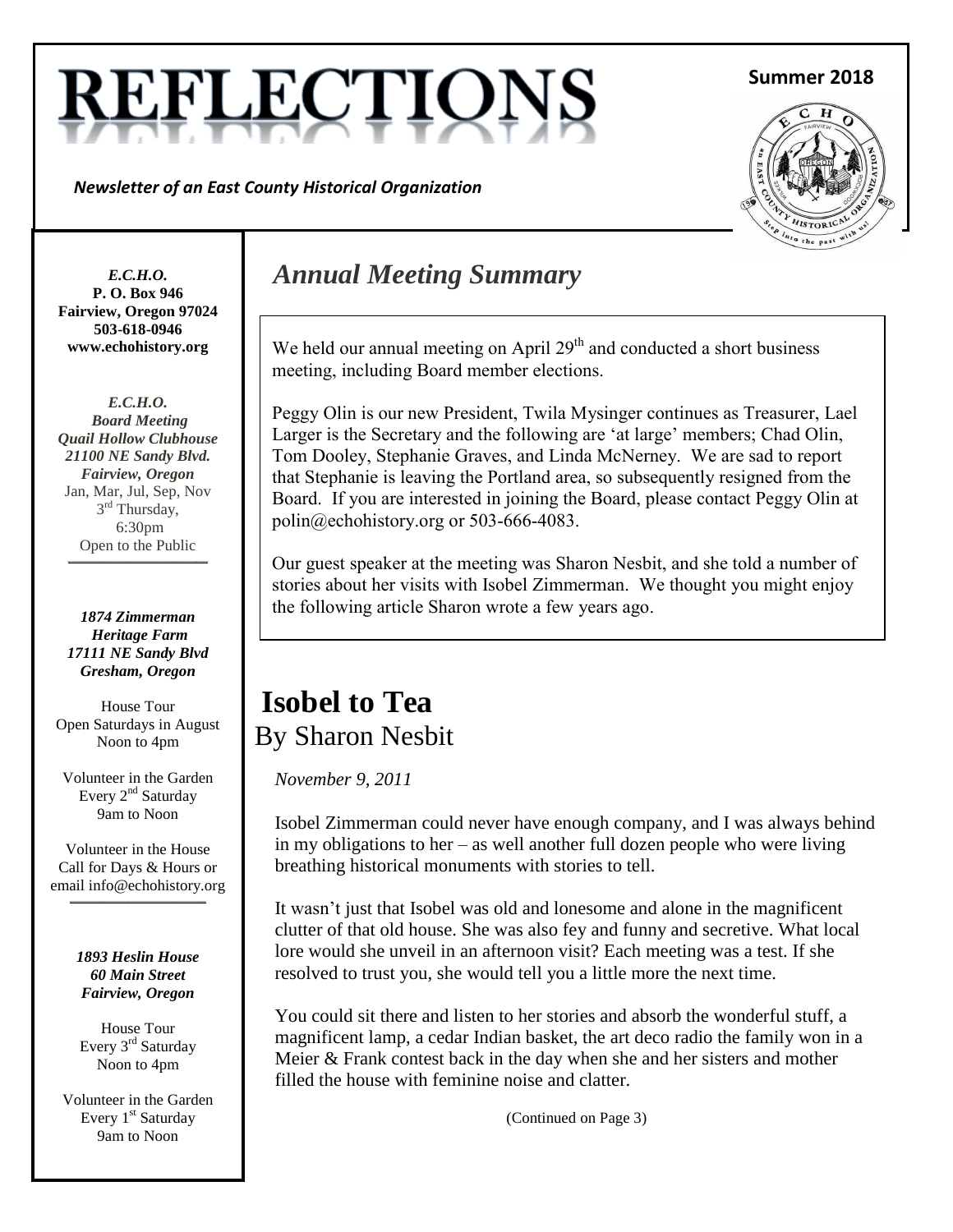

**Reed Price and a repaired jail door.**

## **Jail Restoration**

If you've ever visited the historic Fairview Jail, you may have noticed the exterior and interior doors were tough, if not impossible, to close. Well, no more!

Retired union steel worker Reed Rice volunteered his time to correct the issues. The exterior door header was sagging, and both interior doors were hampered by their thresholds. Between discussions with the City of Fairview staff and the actual work, Mr. Rice spent a solid thirty hours on this project.

Mr. Rice also noted that "other than heating, ornate iron doors were not subject to grinding, cutting and so forth. All work was done 'direct to the frames'".

Please join ECHO in thanking Reed Rice for sharing his expertise and skills, and to the City for supporting this project.

#### **Summer Saturdays**

The Zimmerman House will be open every Saturday through August from noon – 4pm! We are continuing the quilt exhibit which includes items from the 1850's to the 1930's. There is even a quilt that has "Zimmerman" hand-stitched on the edge, and we wonder if this went to camp or college with one of the daughters.

We want to thank all our volunteers that are sharing their Saturdays with us in order to make this possible. We always need more help with tours and we provide training! If you are interested, please contact Alice Duff at aduff@echohistory.org or 503-618-0946, or just drop in some Saturday and check it out!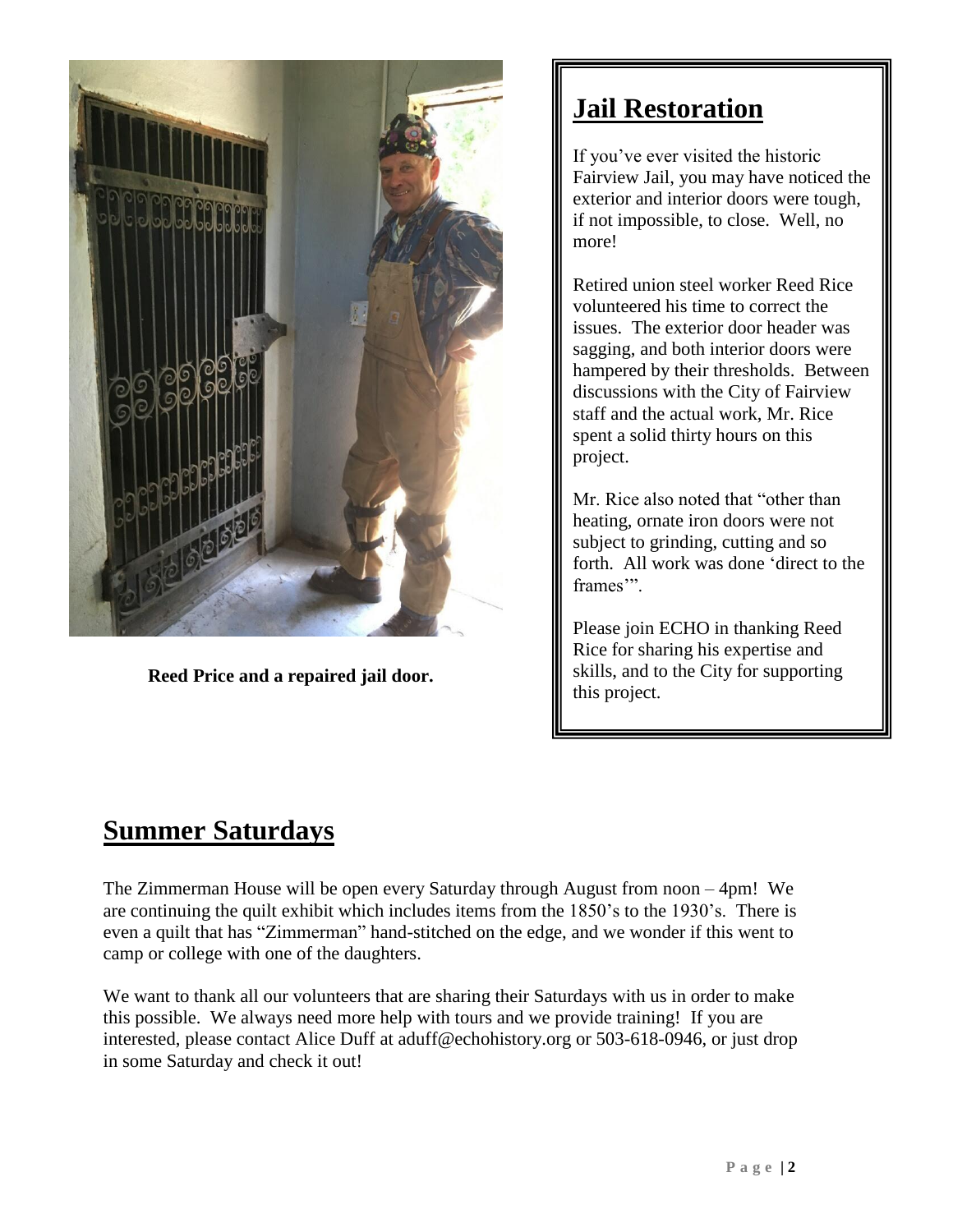## **Isobel to Tea** (continued from Page 1)

I think she was surprised that she had ended up alone guarding the house's treasures. In all of her family – the sister who died tragically young, the two who married, and the one whose stuff came back to the house -- she was keeper-custodian. The dining table was a semi-organized jumble of incoming mail, not just important mail, but all of it -- ads, one-page flyers, junk mail. I was always touched to see a special little pile of the post cards I sent her when I was traveling. You never know what the small gesture can mean.

I tried, whenever possible, to give her a head's up that I was coming. "Good," she would say, "We will have tea."

I never saw the kitchen of the old house. In many ways, I am grateful because I expect it was awful beyond words. When I arrived, she would have her tea set out, all but the hot water. She set up TV trays in the family parlor, never the front parlor. It was cold in there, and I expect, not a proper place for food.

The wobbly trays held her "nice" tea cups along with festive paper napkins, betraying many earlier folds. She had received them at other events and tucked them in her pocket to bring home. In the same way, I expect, she acquired a stash of wrapped hard candies. Two or three were set out on each tray. Sometimes, too, there was a little tray favor of some kind that she had collected at another event. Isobel wasted nothing.

And then there were cookies. Isobel, rail thin and still wearing the old clothes of her professional career, was not the cookie muncher that I am. Her cookies had been sitting for months awaiting just such an occasion.

Though they were incredibly stale, I consoled myself that they were store-bought and probably had enough preservatives to prevent harm.

Isobel should answer the summons of the tea kettle, bring it from the kitchen and pour water over ancient tea bags. Then we would sit and talk. This worked a whole lot better in the days before she got "Moon," the most rambunctious and misbehaved of dogs.

With Moon in the house, you had to anchor your tea tray and guard your cookies, attempting conversation between shouts at the dog, which did no good at all.

Isobel never thought the dog was a problem. She was so grateful for Moon's companionship that it did not occur to her to put the dog out or exact any kind of discipline.

(Moon, you know, is buried on the front lawn of the Zimmerman House. The Fairview Rockwood Wilkes may be the only historical society to receive a dog, along with a historical collection. Dodie Davies cared for Moon until the dog's death. Flea dip is not normally an archival expense.)

The tea parties were in Isobel's good days, when she revealed bits and pieces of family history, hauling out books and odd artifacts. The item I remember best appeared to be a horse hoof, carved of stone of some kind, and cut smoothly, it appeared, from a sculpture. It had a metal rod down the middle, also sheared off smoothly. She had not the slightest notion what it was or where it came from and neither did I. It was also on a tea party day that she dug out a photo of Indian John at his house.

Her conversation about such things were bits of memory spread like a trail of bread crumbs that I tried to follow. I hoped I would remember it all. A tape recorder would have been an unthinkable intrusion.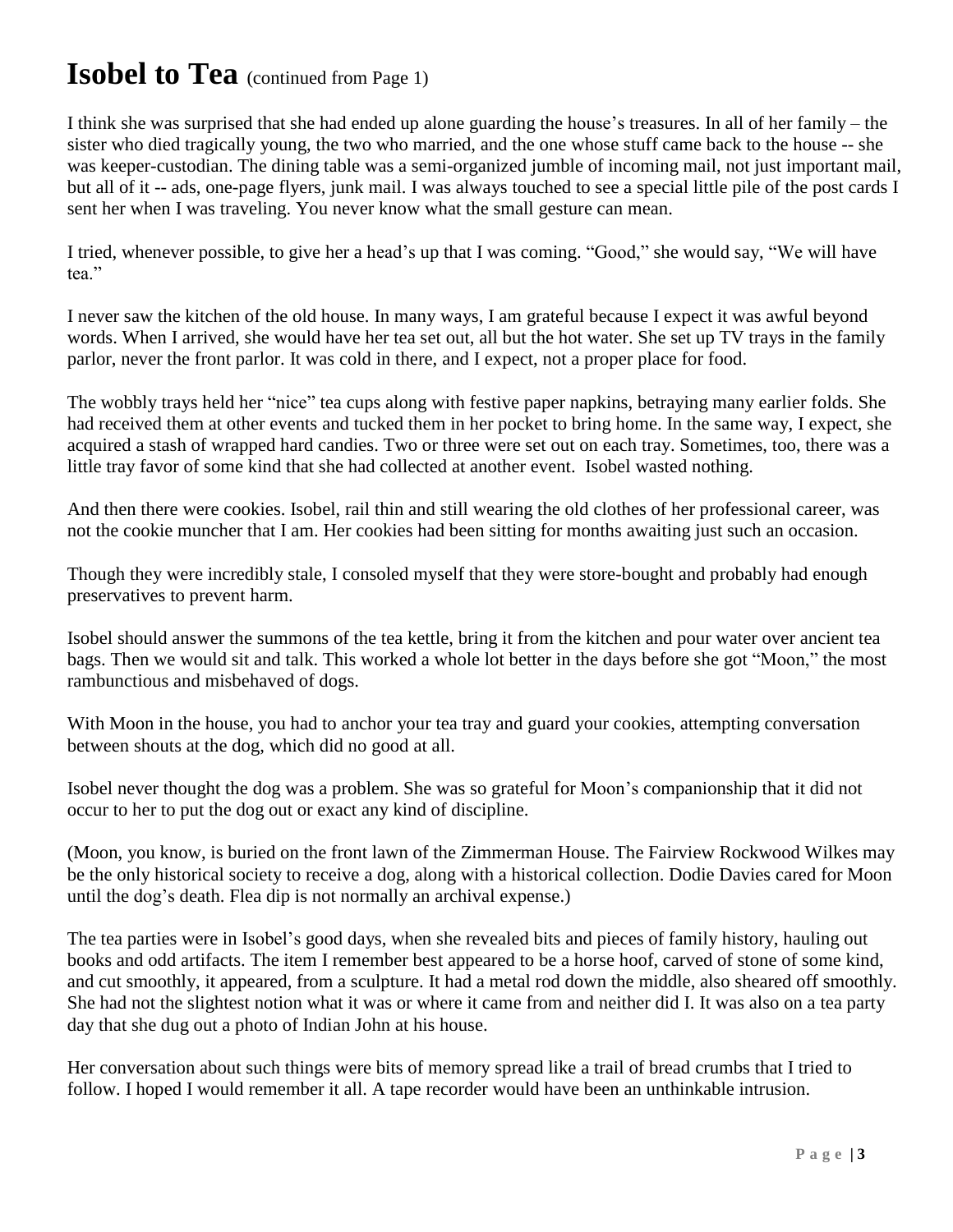It was on a tea party day that I took Dick Jones to meet her and he gained her trust and she allowed him to fix things around the house.

Dick helped keep an eye on her as Isobel began to fail, confining her life to the dining room where she had a cot set up along the north wall. The old black and white television sat there with her hand-lettered sign, intended to discourage the burglars who had invaded her home and kept her in constant vigilance. I think we still have it, but I remember it indicated that the TV was old and not worth stealing.

Isobel's tea parties were memorable and on one occasion, though it was not her practice, she presented me with a small milk glass dish. She did not say where she got it, but just that it was hers and she wanted me to have something from the house. I realized then, and now, what a remarkable gift it was from a woman whose job was to keep her household intact. Honoring that, I have returned it to the Fairview Rockwood Wilkes Historical Society.

I will add one more memory, because it is fall and this is the time of year that, even if you couldn't have tea, that you could not leave Isobel Zimmerman's house without some kind of produce. Zucchinis, walnuts, squash. We know she saved the seeds and planted them where she could. In addition, I expect people brought her many vegetables.

I called her one day to tell her that I only had a few minutes, but that I would drop by on my way home from work. I pulled into the driveway and there she sat, her legs extended stiffly in front of her like a propped-up doll, her back against the garage door, Moon was under her left arm, and a pile of squash was at her right.

She was wearing an old wool suit that once had been a very fine garment, in autumn colors. She had on a knit cap against the cold and various layers of stockings. Her cheeks were pink from being outdoors and she had the greatest grin on her face.

"Moon and I have been waiting for you," she said.

That is how I choose to remember her.

Sharon Nesbit

**~ ~ ~ ~ ~**

### **At-Risk Media Update**

We had a great response to this fundraising request and have received \$630 to date. We want to thank Mae Vasey Huston, Kenn Lantz, Sharon Petri and four more donors that wish to remain anonymous, for their support.

John Bootes, one of our new volunteers, has taken the lead on this project. He worked with Twila Mysinger to box up the audio cassettes and VHS tapes that are stored at the Heslin House. John delivered these to Q Madp, and at press time, Q has finished the first of two 'batches' of media. John has reviewed the original and new digital versions and was impressed with Q's ability to enhance / clarify these old sources – we have audio cassettes from 1988!

The Board will discuss how to share these new digital files at an upcoming meeting.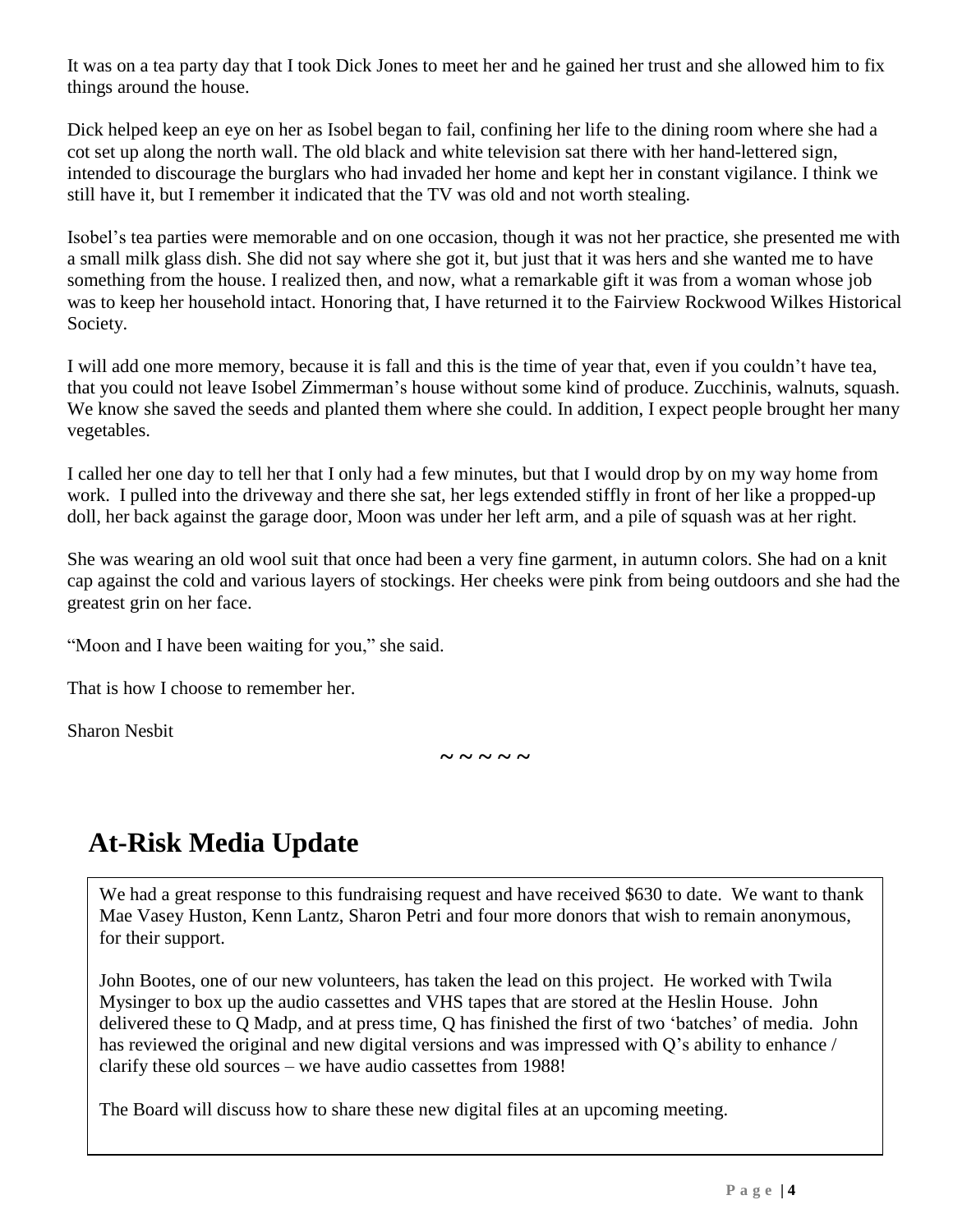#### **WE DIG HISTORY**

#### by Laura Smith

The metal detecting adventure began in early May to save items from the Zimmerman Farm life hidden in the land that is now a Gresham City Park. After many years of detecting experience (Search and Rescue, Pioneer Trail-locating for the US Forest Service assisting archeologists, and finding other lost items), my passion for history led me to volunteer here so these items would not be lost.

It is an ongoing process of recovery and research but a display of small items will be included for the home tours yet this year.

A gracious thank-you to Dodi Davies, the ECHO Board, the Lenharts, Alice Duff and Peggy Olin's plant advice. Thanks to fellow detectorist Tim Schade for trimming and clearing behind the Zimmerman home to create better access to detect and recover items.

[Please note that only authorized individuals are allowed to metal detect at the Zimmerman House.]